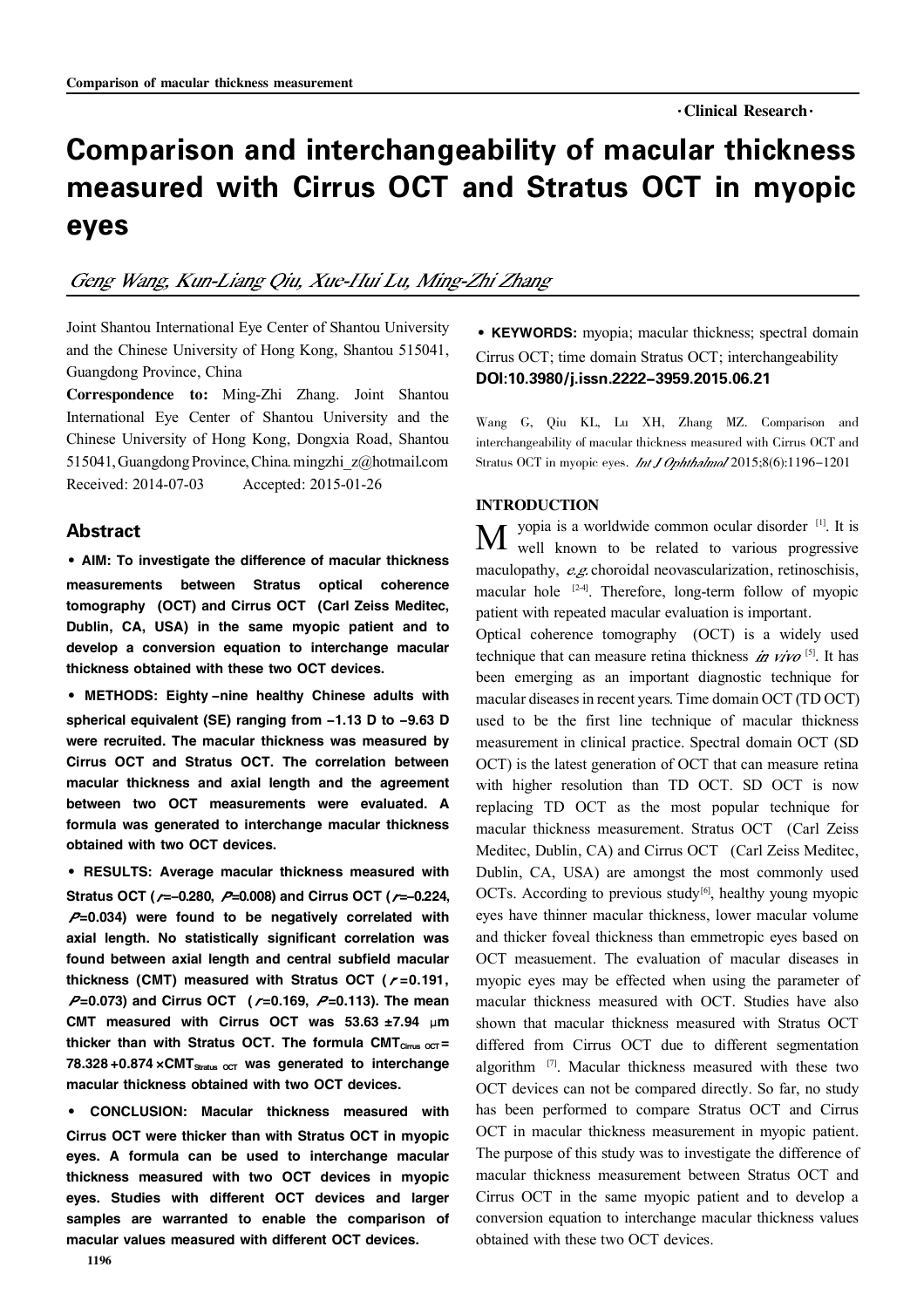#### SUBJECTS AND METHODS

Subjects Eighty-nine healthy Chinese adults with spherical equivalent (SE) ranging from -1.13 D to -9.63 D were recruited in our study from June 2009 to February 2010. Only one eye from each subject was randomly selected. All subjects received complete ophthalmic examinations in Joint Shantou International Eye Center, which included visual acuity, intraocular pressure (IOP), refraction, axial length measured with IOL Master (Carl Zeiss Meditec Inc, Dublin, CA, USA), visual field test and dilated fundus stereoscopic examination. Examination with Stratus OCT and Cirrus OCT was performed on each eye on the same day. The study was designed following the ethical standards of the Declaration of Helsinki and approved by the local ethical committee with informed consent obtained before the study.

Inclusion and Exclusion Criteria All the included eyes have SE of less than -1.00 D and no other concurrent diseases. Subjects with best corrected visual acuity of less than 20/40, IOP over 21 mm Hg, family history of glaucoma, intraocular surgery, myopic macular degeneration, clinical evidence of glaucoma, visual field test of outside normal limit in glaucoma hemifield test (GHT), refractive surgery, age of less than eighteen, neurological diseases or diabetes were excluded.

Cirrus OCT Imaging The macular thickness was measured by Cirrus OCT (software version 3.0.0.64; Carl Zeiss Meditec, Dublin, CA, USA) using macula cube 512 A-scans  $\times$ 128 B-scans protocol. Briefly, the protocol scans a 6 mm square grid by using 128 horizontal lines each consisting of 512 A-scan in approximately 2.5s with scanning speed of 27 000 A-scans per second. The highest axial resolution for Cirrus OCT is about 5  $\mu$ m. Eye movements were monitored by reading the real-time fundus images. Images with misaligned vessels or segmentation errors within the scanning area were excluded and retaken. The signal for the scanned retina should be over 7. The average macular thickness and 9 subfield thickness according to Early Treatment Diabetic Retinopathy Study (ETDRS) was derived from the report generated by Cirrus OCT. All the Cirrus OCT scanning was performed by two trained ophthalmologists (Qiu KL and Wang G).

Stratus OCT Imaging In Stratus OCT (software version 4.0, Carl Zeiss Meditec) imaging, the Fast Macular Thickness Map protocol was used to measure macular thickness. The protocol uses six 6-mm radial spoke-like lines (oriented  $30^{\circ}$  apart) to scan macular. Each scanning line consists of 128 A-scans. The scanning speed for Stratus OCT is 400 A-scans per second with axial resolution of 10  $\mu$ m. The signal for the scanned retina should be over 7. The 9 ETDRS subfield thickness and total macular volume were derived from the report generated by Stratus OCT. The average macular thickness was calculated according to the

methods reported in previous studies<sup>[8,9]</sup>. All the Stratus OCT scanning was performed by one trained ophthalmologist (Qiu KL).

Visual Field Testing All the visual field tests were performed with the static automated white-on-white threshold 24-2 Swedish interactive thresholding algorithm (SITA) standard strategy (Humphrey Field Analyzer II; Carl Zeiss Meditec, Inc.). A visual field test was considered to be reliable when fixation loss, false positive and false negative were less than 20%. All the visual field tests for the included eyes were within normal limit or general reduction of sensitivity in GHT.

Statistical Analysis The statistical analyses were performed with commercially available software (SPSS ver. 13.0; SPSS Inc, Chicago, IL, USA). The mean values and standard deviations of each subfield and average macular thickness were calculated for both instruments. Paired  $t$ -test was used to compare retinal thickness of each subfield measured with both instruments. Bland-Altman plot was used to assess the agreement between the measurements with both instruments. A conversion equation was derived from the linear relationship of the central subfield macular thickness (CMT) measured with both instruments. Predicted SD OCT values were calculated based on the conversion equation and compared with the actual SD OCT values using Bland and Altman plot.  $P \le 0.05$  was considered statistically significant. RESULTS

Eighty-nine eyes from 89 subjects (40 females and 50 right eyes) met our inclusion criteria. The mean age, SE and axial length were 23.20y (95% CI 22.40 to 24.00, range: 18.00 to 40.00y), -4.70 D (95% CI -4.25 to -5.15, range: -1.13 to -9.63 D) and 25.48 mm (95% CI 25.25 to 25.71, range: 22.62 to 28.77 mm) respectively. SE correlated significantly with axial length ( $r = 0.807$ ,  $P \le 0.001$ ). Eighty-six subjects had visual field of "normal visual field" in GHT. Three subjects had visual field of "general reduction of sensitivity" in GHT. The characteristics of participants were presented in Table 1.

Macular Thickness Measurement with Cirrus OCT The mean macular volume and average macular thickness measured with Cirrus OCT for all study subjects was  $10.00 \pm$  $0.46$  mm<sup>3</sup> and  $277.60 \pm 12.70$   $\mu$ m (range 249.00-317.00  $\mu$ m) respectively. Macular volume  $(r=0.220, P=0.039)$  and average macular thickness ( $r = 0.224$ ,  $P = 0.034$ ) were found to be negatively correlated with axial length, while no significant correlation was found between CMT and axial length  $(r=0.169, P=0.113)$ . Temporal  $(r=-0.237, P=0.025)$ , superior ( $r = 0.265$ ,  $P = 0.012$ ) and inferior ( $r = 0.284$ ,  $P =$ 0.007) outer macular thickness was also found to be negatively correlated with axial length respectively. Detailed information was shown in Table 2.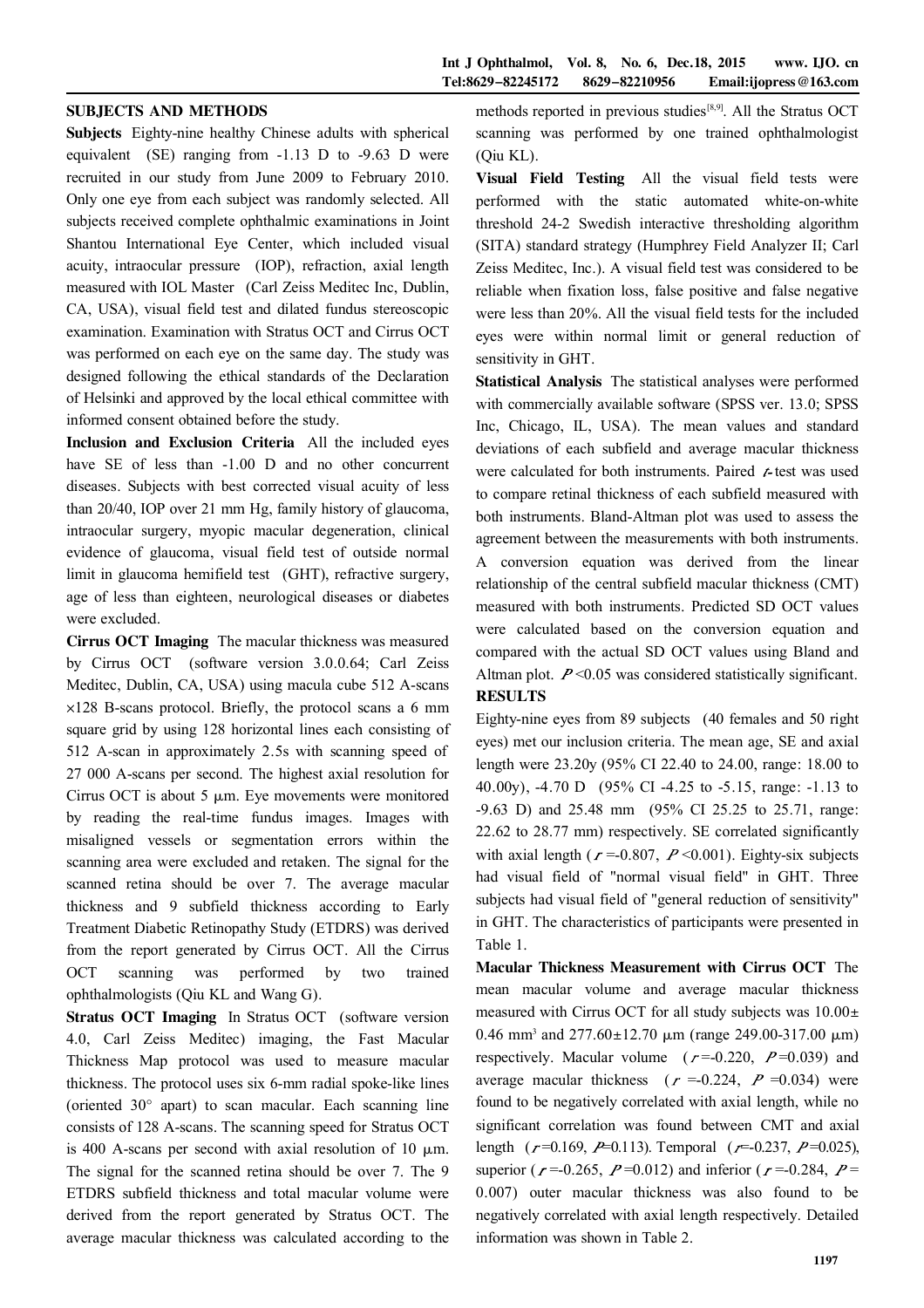#### Comparison of macular thickness measurement

| <b>Table 1 Characteristics of study subjects</b> |                     |                          |                      | $\overline{x} \pm s$ |
|--------------------------------------------------|---------------------|--------------------------|----------------------|----------------------|
| Parameters                                       | Low myopia $(n=24)$ | Moderate myopia $(n=39)$ | High myopia $(n=26)$ |                      |
| SE(D)                                            | $-2.13 \pm 0.53$    | $-4.48\pm0.68$           | $-7.38 \pm 1.04$     | $\leq 0.001^a$       |
| Axial length (mm)                                | $24.50\pm0.79$      | $25.30\pm0.70$           | $26.64\pm0.77$       | $\leq 0.001^a$       |
| Age (a)                                          | $23.13 \pm 3.44$    | $23.56\pm4.00$           | $22.73 \pm 3.97$     | $0.690^{\rm a}$      |
| Sex (M/F)                                        | 14/10               | 22/17                    | 13/13                | $0.818^{b}$          |

SE: Spherical equivalent. High myopia: SE≤-6.00 D; Moderate myopia: -3.00 D≥SE>-6.00 D; Low myopia: -1.00 D≥SE>-3.00 D. <sup>a</sup>One-way ANOVA test; <sup>b</sup>Chi-square test.

| Table 2 Macular thickness measured with Cirrus OCT |                    |                                           | $\overline{x} \pm s$ |  |
|----------------------------------------------------|--------------------|-------------------------------------------|----------------------|--|
| Retinal parameters                                 | All subjects       | Correlation with axial<br>length $(n=89)$ |                      |  |
|                                                    | $(n=89)$           | r <sup>a</sup>                            | P                    |  |
| Temporal inner macula $(\mu m)$                    | $302.83 \pm 12.89$ | $-0.048$                                  | 0.653                |  |
| Superior inner macula $(\mu m)$                    | $320.03 + 14.84$   | $-0.101$                                  | 0.348                |  |
| Nasal inner macula $(\mu m)$                       | $319.90 + 15.93$   | $-0.124$                                  | 0.249                |  |
| Inferior inner macula $(\mu m)$                    | $311.15 \pm 13.52$ | 0.068                                     | 0.524                |  |
| Temporal outer macula $(\mu m)$                    | $256.54 + 12.23$   | $-0.237$                                  | 0.025                |  |
| Superior outer macula $(\mu m)$                    | $275.30 \pm 13.21$ | $-0.265$                                  | 0.012                |  |
| Nasal outer macula $(\mu m)$                       | $299.10 + 17.01$   | $-0.155$                                  | 0.146                |  |
| Inferior outer macula $(\mu m)$                    | $266.26 \pm 14.73$ | $-0.284$                                  | 0.007                |  |
| $CMT$ ( $\mu$ m)                                   | $249.37 + 16.27$   | 0.169                                     | 0.113                |  |
| Average macular thickness $(\mu m)$                | $277.60 + 12.70$   | $-0.224$                                  | 0.034                |  |
| Macular volume $(mm^3)$                            | $10.00 + 0.46$     | $-0.220$                                  | 0.039                |  |

CMT: Central subfield macular thickness. a Pearson's correlation analysis.

Macular Thickness Measurement with Stratus OCT The mean macular volume and average macular thickness measured with Stratus OCT for all study subjects was  $6.93 \pm$ 0.35 mm<sup>3</sup> and 244.71±12.29  $\mu$ m (range 216.17.00-280.91  $\mu$ m) respectively. Macular volume  $(r = 0.279, P = 0.008)$  and average macular thickness ( $r = 0.280$ ,  $P = 0.008$ ) were found to be negatively correlated with axial length. Temporal  $(r=0.328, P=0.002)$ , superior  $(r=0.346, P=0.001)$  and inferior ( $r = -0.273$ ,  $P = 0.010$ ) outer macular thickness was also found to be negatively correlated with axial length respectively. No statistically significant correlation was found between CMT and axial length  $(r=0.191, P=0.073)$ . Detailed information was shown in Table 3.

Comparison of Macular Thickness Measurement with Cirrus OCT and Stratus OCT The mean macular thickness measured with Cirrus OCT for all subfields were thicker than with Stratus OCT. The mean CMT measured with Cirrus OCT was  $53.63 \pm 7.94$  µm thicker than with Stratus OCT. The mean macular volume measured with Cirrus OCT was  $3.07 \pm 0.22$  mm<sup>3</sup> larger than with Stratus OCT. The macular volume and all the macular subfields thickness measured with both OCT were all significantly correlated. No significant correlation was found between axial length and the difference of two OCT measurement for each subfield macular thickness. Detailed information was shown in Table 4.

Comparison of Predicted Cirrus OCT Macular Thickness and Measured Macular Thickness The existing sample was divided into two part according to 1198

| Table 3 Macular thickness measured with Stratus OCT | $\overline{x} \pm s$ |
|-----------------------------------------------------|----------------------|
|-----------------------------------------------------|----------------------|

| Retinal parameters                  | All subjects       | Correlation with axial<br>length $(n=89)$ |       |  |
|-------------------------------------|--------------------|-------------------------------------------|-------|--|
|                                     | $(n=89)$           | r <sup>a</sup>                            | P     |  |
| Temporal inner macula $(\mu m)$     | $261.45 + 12.37$   | $-0.122$                                  | 0.254 |  |
| Superior inner macula (um)          | $275.60 + 14.14$   | $-0.063$                                  | 0.560 |  |
| Nasal inner macula (µm)             | $274.71 + 15.13$   | $-0.147$                                  | 0.171 |  |
| Inferior inner macula $(\mu m)$     | $272.53 \pm 13.54$ | 0.167                                     | 0.118 |  |
| Temporal outer macula (µm)          | $218.73 + 13.41$   | $-0.328$                                  | 0.002 |  |
| Superior outer macula $(\mu m)$     | $246.20 \pm 14.37$ | $-0.346$                                  | 0.001 |  |
| Nasal outer macula (um)             | $263.98 + 16.42$   | $-0.199$                                  | 0.061 |  |
| Inferior outer macula (um)          | $225.92 + 15.01$   | $-0.273$                                  | 0.010 |  |
| $CMT(\mu m)$                        | $195.74 + 15.50$   | 0.191                                     | 0.073 |  |
| Average macular thickness $(\mu m)$ | $244.71 + 12.29$   | $-0.280$                                  | 0.008 |  |
| Macular volume $(mm3)$              | $6.93 \pm 0.35$    | $-0.279$                                  | 0.008 |  |

CMT: Central subfield macular thickness. a Pearson's correlation analysis.

patient code. Subjects apart with an interval of two codes were chosen for the second part. The first part included 60 subjects while the second part included 29 subjects. The mean SE for two part were -4.76 D (95% CI -4.19 to -5.34, range: -1.13 to -9.63 D) and -4.56 D (95% CI -3.83 to -5.29, range: -1.50 to -8.75 D) respectively. No significant difference in SE was found between two part ( $t$ -test,  $P=0.680$ ). The first part was used to generate a conversion equation from the linear regression of the CMT measured with both instruments as follow:  $CMT_{Cims OCT} = 78.328 + 0.874 \times CMT_{Stratus OCT}$ . The Coefficient of determination  $R^2$  was 0.740. The residual variance was 8.491. For the second part of the sample, the predicted Cirrus OCT CMT was derived from the Stratus OCT CMT using the formula. The agreement between predicted Cirrus OCT CMT and actual Cirrus OCT CMT in the second part was assessed with Bland-Altman test (95% limits of agreement  $25.6 \mu m$ ) (Figure 1). No significant correlation was found between the difference of predictedactual CMT and axial length ( $r = -0.011$ ,  $P = 0.573$ ). The agreement between Cirrus OCT macular thickness and Stratus OCT macular thickness was also assessed (Figure 1). **DISCUSSION** 

In current study, we found macular volume and average macular thickness measured by Cirrus OCT and Stratus OCT were negatively correlated with axial length. No significant correlation was found between CMT and axial length. When comparing the values measured with Cirrus OCT and Stratus OCT, we found all the mean macular subfields thickness and the mean macular volume measured with Cirrus OCT were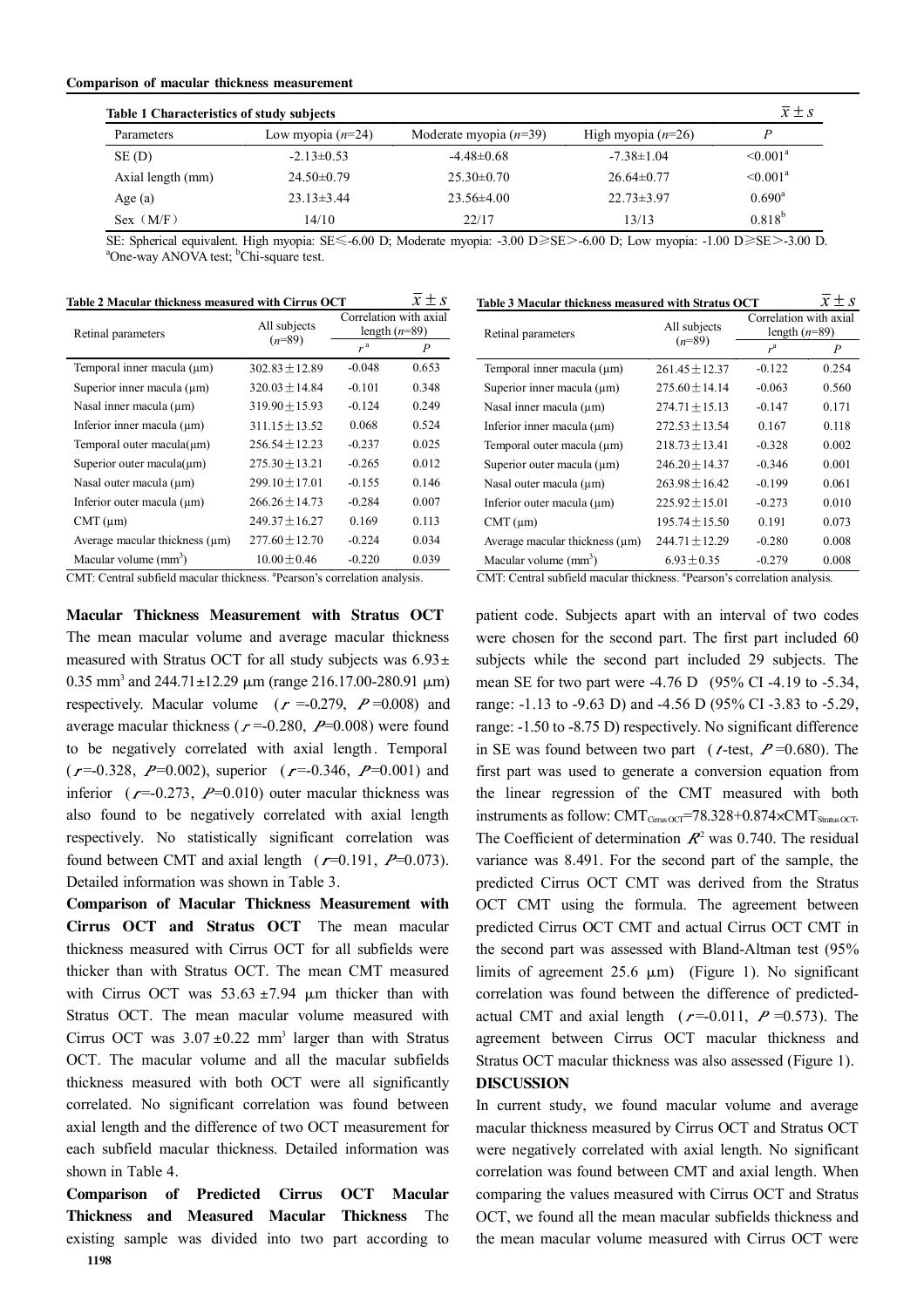|                                 | Table 4 Comparison of macular thickness measurement with Cirrus OCT and Stratus OCT<br>Correlations |                                         |                  |                                       |                  |
|---------------------------------|-----------------------------------------------------------------------------------------------------|-----------------------------------------|------------------|---------------------------------------|------------------|
| Retinal parameters              | Mean differences $+$ SD<br>(Cirrus OCT-Stratus OCT)                                                 | Axial length with two OCT<br>difference |                  | Cirrus OCT with Stratus<br><b>OCT</b> |                  |
|                                 |                                                                                                     | r <sup>a</sup>                          | $\boldsymbol{P}$ | $r^{a}$                               | $\boldsymbol{P}$ |
| Temporal inner macula $(\mu m)$ | $41.38 \pm 6.50$                                                                                    | 0.137                                   | 0.201            | 0.868                                 | < 0.001          |
| Superior inner macula (um)      | $44.44 \pm 8.08$                                                                                    | $-0.075$                                | 0.482            | 0.846                                 | < 0.001          |
| Nasal inner macula $(\mu m)$    | $45.19 \pm 8.04$                                                                                    | 0.034                                   | 0.751            | 0.865                                 | < 0.001          |
| Inferior inner macula $(\mu m)$ | $38.62 \pm 8.01$                                                                                    | 0.167                                   | 0.119            | 0.825                                 | < 0.001          |
| Temporal outer macula (um)      | $37.81 \pm 8.98$                                                                                    | 0.167                                   | 0.117            | 0.758                                 | < 0.001          |
| Superior outer macula (um)      | $29.10 \pm 8.23$                                                                                    | 0.178                                   | 0.095            | 0.825                                 | < 0.001          |
| Nasal outer macula $(\mu m)$    | $35.12 \pm 7.68$                                                                                    | 0.082                                   | 0.447            | 0.895                                 | < 0.001          |
| Inferior outer macula $(\mu m)$ | $40.34 \pm 6.32$                                                                                    | $-0.013$                                | 0.900            | 0.910                                 | < 0.001          |
| $CMT(\mu m)$                    | $53.63 \pm 7.94$                                                                                    | $-0.026$                                | 0.811            | 0.876                                 | < 0.001          |
| Macular volume $(mm3)$          | $3.07 + 0.22$                                                                                       | $-0.021$                                | 0.542            | 0.894                                 | < 0.001          |

CMT: Central subfield macular thickness. <sup>a</sup> Pearson's correlation analysis.



Figure 1 Bland-Altman plot showing the agreement between CMT measured with Stratus OCT and Cirrus OCT A: Agreement between CMT obtained with Cirrus OCT and Stratus OCT; B: Agreement between predicted and actual Cirrus OCT CMT.

larger than with Stratus OCT in myopic eyes. The macular volume and all the macular subfields thickness measured with both OCT were all significantly correlated. A conversion equation was generated to predict Cirrus OCT macular thickness from the values measured by Stratus OCT in myopic eyes. While poor agreement of macular thickness measurement was found between two OCT, better agreement was achieved by using the equation to transform Stratus OCT macular thickness into predicted Cirrus OCT macular thickness.

Previous studies based on TD OCT and SD OCT all suggested a negative correlation between average macular thickness and axial length [6,10-15]. The correlation between CMT and axial length was not evident according to these studies [6,10-15]. Present study used both TD OCT and SD OCT to investigate the correlation between macular thickness and axial length in the same subjects and demonstrated similar results with previous studies. The thinning of retinal thickness in myopic eyes may be caused by the stretching strength as the axial length increasing. Since central retina has more nerve fiber but fewer vessels, it is more resistant to

the stretching. Myopia may have a significant effect on macular thickness measurement with OCT. Cautions should be exercised when applying on myopic patients the research results derived from emmetropic eyes.

Present study demonstrated a significant correlation between macular thickness measured with Stratus OCT and Cirrus OCT. However, macular thickness measured with Cirrus OCT was significantly thicker than Stratus OCT. The result is consistent with previous studies. It has been suggested by several studies that macular thickness measured with TD OCT and SD OCT were significantly correlated. But poor agreement between two OCT measurements was also found in these studies  $[16-20]$ . According to Abedi *et al*  $[16]$ , the mean difference of CMT was  $59.6 \pm 17.6$  µm for Cirrus OCT and Stratus OCT in normal subjects. Forte  $et$   $aI$ <sup>[17]</sup> reported a mean difference of  $39.2 \pm 25.8 \mu m$  between the macular thickness measured with spectral domain scanning laser ophthalmoscope OCT and Stratus OCT. Macular thickness obtained with two OCT can not be compared directly.

Previous studies suggested that the difference of macular thickness measurement was caused by different segmentation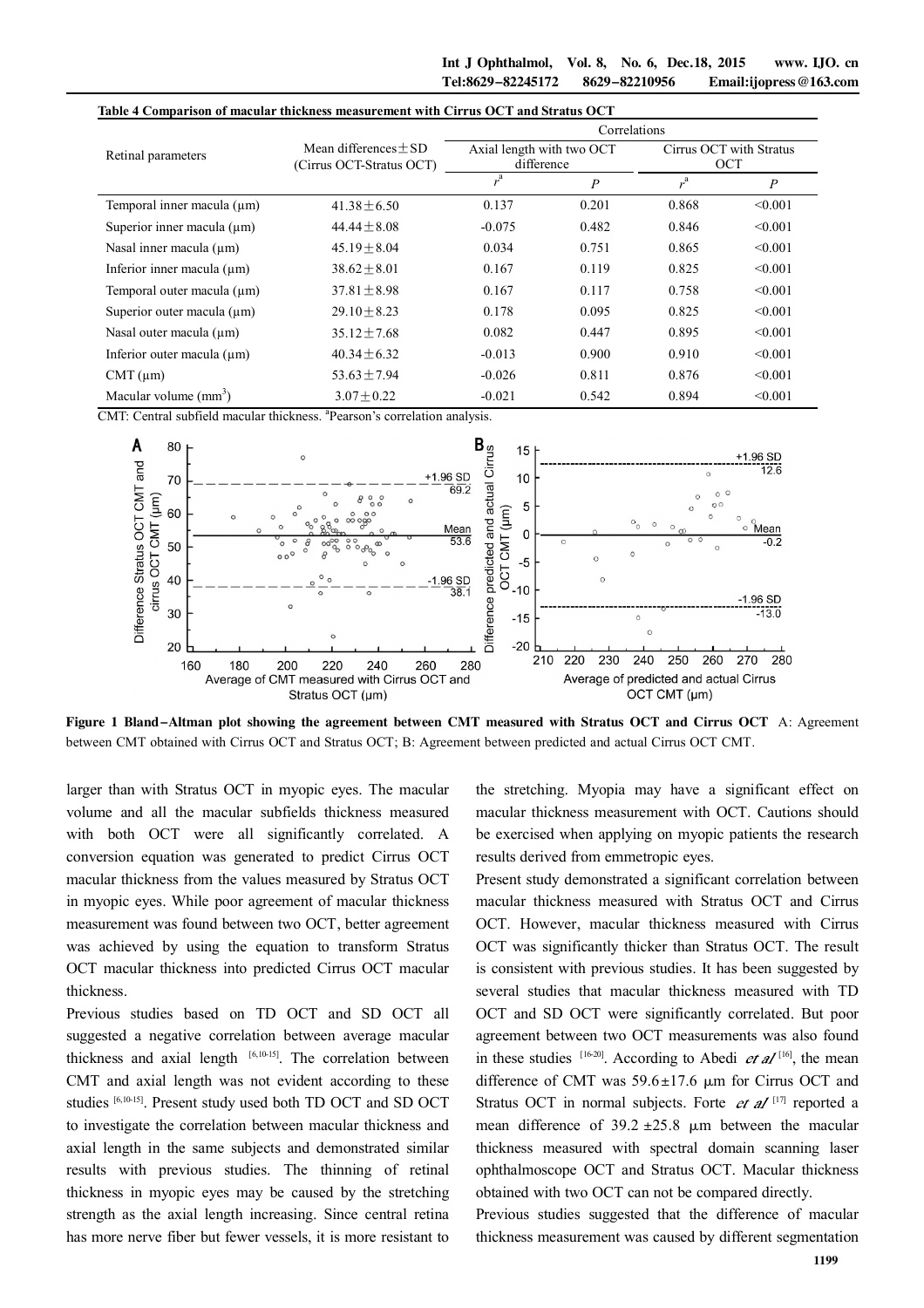algorithm among OCT devices <sup>[7]</sup>. Stratus OCT identifies the inner segment/outer segment junction (IS/OS) as the outer border of retina, while Cirrus OCT use retinal pigment epithelium (RPE) as the outer border. The distance between IS/OS and RPE may represent the difference of two OCT measurement. Different scanning methods may also play a role in the discrepancy between two OCT measurements. Cirrus OCT scans retina with a higher speed, better resolution and more sampling frames. In contrast, Stratus OCT generates macular thickness map from only six radial scan lines. Present study did not find significant correlation between axial length and the difference of two OCT measurement for each subfield macular thickness. Axial length may not affect the difference of two OCT measurement of macular thickness.

A formula was generated based on the result of current study to predict the macular thickness measured with Cirrus OCT from the measurement of Stratus OCT. While poor agreement of macular thickness measurement was found between two OCTs, better agreement was achieved by using the formula to interchange the Stratus OCT measurement into Cirrus OCT value. Similar formulae were reported in previous studies  $[16,21]$ . Ibrahim *et al*<sup>[21]</sup> reported an equation:  $y=1.029x+72.49$ , where y is the predicted SD-OCT value and x is the average thickness in the Central subfields as measured by TD-OCT. According to the study by Abedi [16] , StratusValue=0.76 (CirrusValue)-0.51. However, none of the equation was mainly based on myopic subjects. All subjects included in present study were otherwise normal myopia. As mentioned above, macular thickness measurement can be influenced by axial length. The formula in present study may be more accurate for myopic patient. Myopia is associated with various progressive macular disorders. Meanwhile, SD OCT is replacing TD OCT as the first line instrument for macular thickness measurement. Although the agreement between two OCTs improved after using the formula, the 95% limits of agreement was  $25.6 \mu m$ and there were still a few outliers. The formula was not yet a perfect method to interchange the measurements between two OCTs. To enable long term follow of myopic patient, it is important to develop an ideal method to compare macular values measured with TD OCT and SD OCT.

Several limitations exist in the present study. One potential limitation is the relatively narrow range of age (18-40y) of our study cohort. Thus, our results may not fit elder myopic subjects. It's not clarified whether age will influence macular thickness<sup>[22-26]</sup>. In the present study, age range was narrow but matched in each groups. This may reduce the influence of age on macular thickness measurements. Several SD OCT devices with different segmentation algorithms in macular measurement are now commercially available. The results of present study based on only two OCT devices. This may limit the application of our results when comparing macular values obtained with different SD OCT and TD OCT devices. Present study did not exclude participants with visual field of "general reduction of sensitivity" in GHT. Previous study had demonstrated that otherwise normal myopic eye could have "abnormal" visual field test [27]. The visual field results of "general reduction of sensitivity" in the three subjects are not typical glaucomatous change but may be caused by myopia instead.

In summary, present study suggested a negative correlation between axial length and average macular thickness measured by both Cirrus OCT and Stratus OCT. While no significant correlation was found between CMT and axial length. Macular thickness measured with Cirrus OCT were thicker than with Stratus OCT in myopic eyes. A formula can be used to convert macular thickness measured with two OCT in myopic eyes. Studies with different OCT devices and larger sample are warranted to enable the comparison of macular values measured with different OCT devices.

#### ACKNOWLEDGEMENTS

Foundation: Supported by Shantou University Medical College Clinical Research Improve Projects in 2014 (No. 201417).

Conflicts of Interest: Wang G, None; Qiu KL, None; Lu XH, None; Zhang MZ, None.

## **REFERENCES**

1 Katz J, Tielsch JM, Sommer A. Prevalence and risk factors for refractive errors in an adult inner city population. Invest Ophthalmol Vis Sci 1997;38 (2):334-340

2 Grossniklaus HE, Green WR. Pathologic findings in pathologic myopia. Retina 1992;12(2):127-133

3 Hsiang HW, Ohno-Matsui K, Shimada N, Hayashi K, Moriyama M, Yoshida T, Tokoro T, Mochizuki M. Clinical characteristics of posterior staphyloma in eyes with pathologic myopia. Am J Ophthalmol 2008;146(1): 102-110

4 Ohno-Matsui K, Tokoro T. The progression of lacquer cracks in pathologic myopia. Retina 1996;16(1):29-37

5 Huang D, Swanson EA, Lin CP, Schuman JS, Stinson WG, Chang W, Hee MR, Flotte T, Gregory K, Puliafito CA, et al. Optical coherence tomography. Science 1991;254(5035):1178-1181

6 Hwang YH, Kim YY. Macular thickness and volume of myopic eyes measured using spectral-domain optical coherence tomography. Clin Exp Optom 2012;95(5):492-498

7 Wolf-Schnurrbusch UE, Ceklic L, Brinkmann CK, Iliev ME, Frey M, Rothenbuehler SP, Enzmann V, Wolf S. Macular thickness measurements in healthy eyes using six different optical coherence tomography instruments. *Invest Ophthalmol Vis Sci* 2009;50(7):3432-3437

8 Paunescu LA, Schuman JS, Price LL, Stark PC, Beaton S, Ishikawa H, Wollstein G, Fujimoto JG. Reproducibility of nerve fiber thickness, macular thickness, and optic nerve head measurements using stratusoct. Invest Ophthalmol Vis Sci 2004;45(6):1716-1724

9 Leung CK, Chan WM, Yung WH, Ng AC, Woo J, Tsang MK, Tse RK. Comparison of macular and peripapillary measurements for the detection of glaucoma: an optical coherence tomography study. Ophthalmology 2005; 112(3):391-400